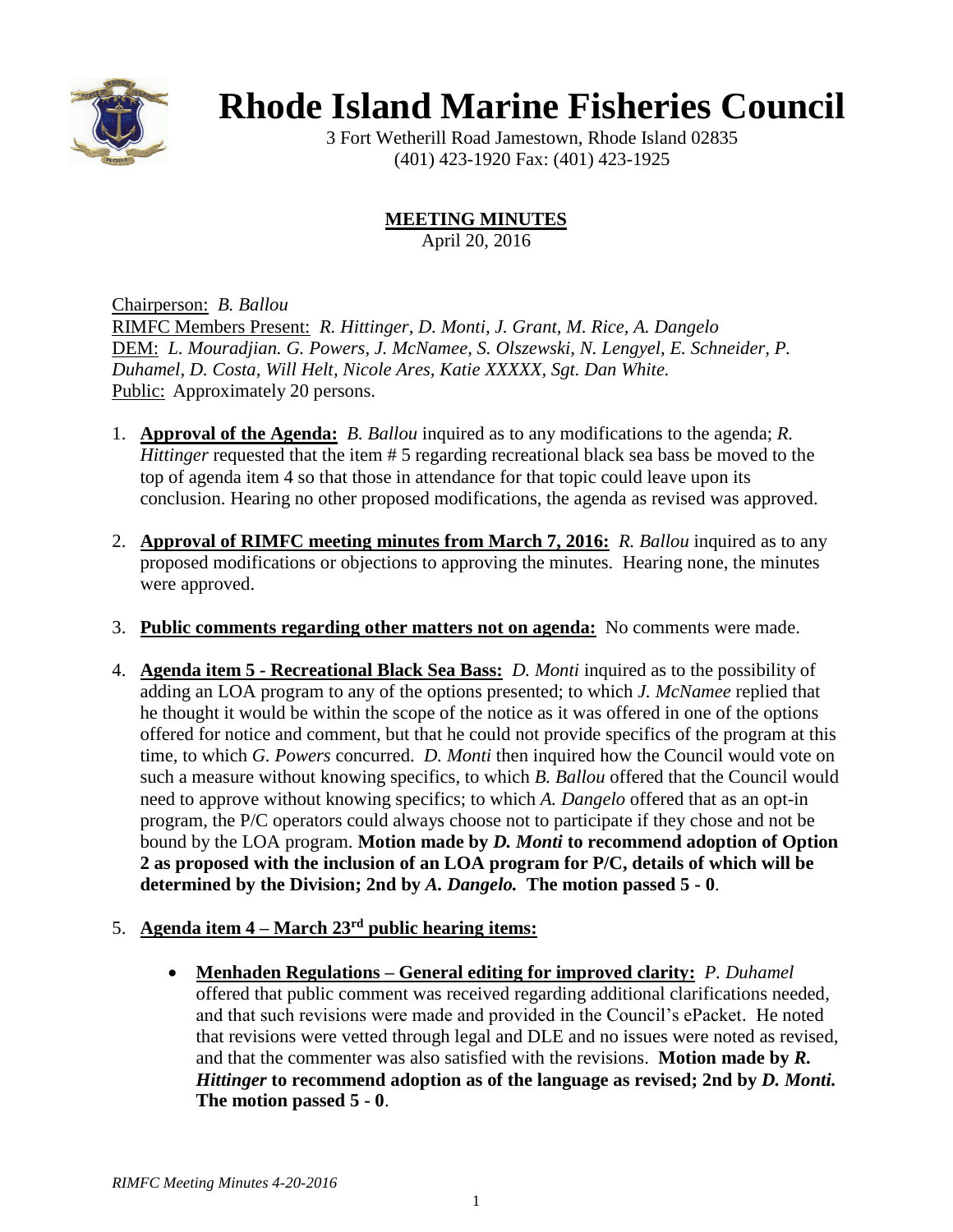- **Commercial Menhaden: Motion made by** *D. Monti* **to recommend status quo; 2 nd by** *A. Dangelo.* **The motion passed 5 - 0**.
- **Recreational Menhaden:** *P. Duhamel* offered that a public comment was received from RISAA supporting a possession limit of 200 fish/vessel/day. *J. McNamee* offered that discussion at the last (cancelled) Council meeting indicated that a 200 fish limit may not be adequate for small menhaden (i.e., peanut bunker) and offered a for consideration by the Council that the 200 fish limit could apply to fish  $> 4$ ", as the intent of the proposal was to regulate the larger fish only, and that for fish smaller than 4", the possession limit could be unlimited. **Motion made by** *A. Dangelo* **to recommend adoption of a 200 fish/person/day possession limit for fish 4 inches and larger, and an unlimited possession limit for fish smaller than 4 inches; 2 nd by** *C. Rein.* A question from the audience inquired as to the potential impact to the fishery with an unlimited possession limit; to which *J. McNamee* replied that such impact would be negligible due to the negligible impact on menhaden attributable to recreational harvest. **The motion passed**  $5 - 0$ .
- **Horseshoe Crab:** *S. Olszewski* provided that the proposal of a 60 crab possession limit would allow for improved commercial access to the fishery and for improved management through improved monitoring and reporting. *J. Grant* offered that the proposal was not sufficiently comprehensive, and that as the regulations would not effect this year's harvest, there is ample time to perfect the proposal before next year's harvest. **Motion made by** *J. Grant* **to recommend tabling the proposal for now until such time that the regulations can be re-visited; 2nd by** *A. Dangelo. J. McNamee* inquired as to the Council's preference for a means by which to further develop the language. *B. Ballou* inquired to *G. Powers* as to the need to specify a timeframe by which to prepare the language; to which *G. Powers* offered that a date should be determined at this time; and to which *J. McNamee* offered that the normal November hearing on commercial fisheries regulations would be the most suitable opportunity by which to address this topic again. J. Grant offered that his organization would provide proposed language to the Division. **The motion passed 5 – 0**.
- **Jonah/Cancer Crab:** *S. Olszewski* offered a summary of the proposal, separating the proposal into ASMFC Jonah Crab FMP requirements, and the additional Division proposals for both Jonah and Atlantic Rock crab. *J. McNamee* offered that it was the Division's perspective that the 2 species must be addressed together due to the mixed nature of the 2 species. *J. Grant* offered concern about the use of traps other than properly tagged lobster traps to harvest lobster, and that the proposed requirement that crabs from only lobster pots would remedy this problem. *S. Olszewski* offered that such is needed to assure that lobster harvest reduction efforts are realized and to reduce the number crab pots and associated vertical lines as required per ALWTRP if no such requirement is in place. He added that such is also needed to pro-actively manage the Rock crab fishery. He offered that the ASMFC is requiring that measures be taken to assure that effort is not increased in the lobster fishery, and that the proposed 1,000 crab possession limit for non-LTA holders is such a measure. **Motion made by** *J. Grant* **to recommend adoption of the regulations as proposed, less the 1,000 crab possession limit for non-LTA holders, where his motion is**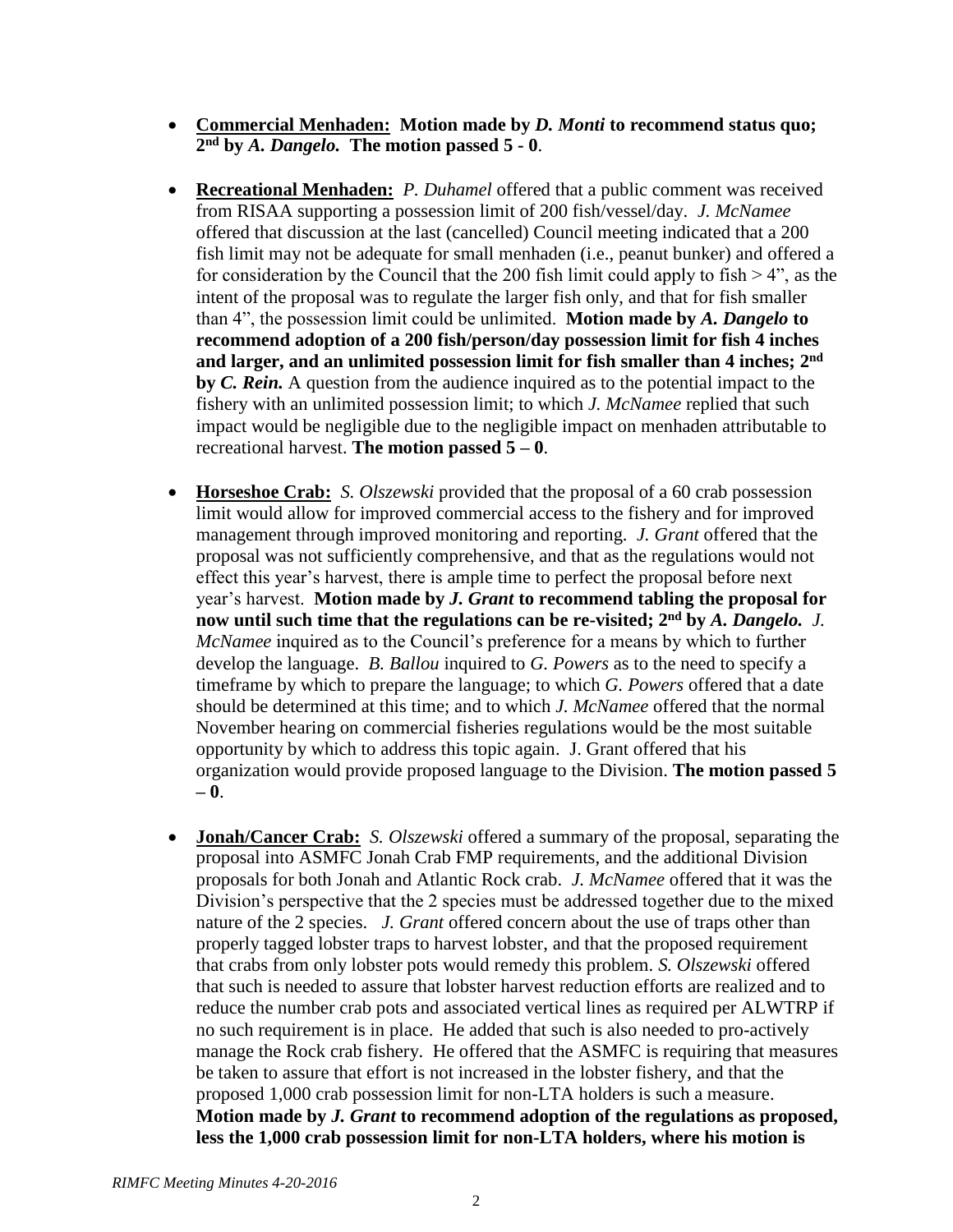**that this possession limit should be unlimited; 2nd by** *M. Rice***.** J. Walker commented that the proposed measure as motioned would put him out of business, as he does not hold any lobster allocation. He offered that there are many whelk fishermen supplementing with crab harvest from their whelk pots, and they would also be negatively impacted as proposed. *J. Grant* inquired as to an LOA program for non-LTA holders; to which *S. Olszewski* replied that such was the proposed non-LTA possession limit proposed. **The motion failed 0 - 5**. *R. Hittinger* offered that the control date may be warranted to put industry on notice that additional participation is not encouraged while a program is being developed. **Motion made by** *R. Hittinger* **to recommend adoption of all FMP requirements for Jonah Crabs, but only the control date provision as proposed for Atalantic Rock Crab; 2nd by** *M. Rice***. The motion passed 5 – 0.**

 **Gillnets:** *J. McNamee* offered a summary of the proposal, to include the most relevant and important components of the federal regulations, and to also adopt new regulations for state waters in order to provide for net limits that are currently absent from regulation. He offered that the control date and owner/operator rule originally proposed was no longer considered by the Division as necessary components of the program. **Motion made by** *D. Monti* **to recommend adoption of the federal regulations currently in place; 2nd by** *R. Hittinger***.** *J. Grant* offered concern regarding large whale provisions that are currently exempted north of the Colregs line in the federal regulations; to which *S. Olszewski* replied that such can be clarified in the regulation to better reflect the federal plan for whales and porpoises. Discussion ensued regarding bait gillnets, to which JM relied that bait gillnets are separately regulated. **The motion passed**  $5 - 0$ **.** 

Regarding new regulations for state waters, **motion made by** *M. Rice* **to recommend adoption as proposed less the control date and owner/operator rule; 2nd by** *A. Dangelo.* **The motion passed 5 – 0.** *J. Grant* offered that tags must be removal and reusable, unlike lobster trap tags which are single use tags. *G. Duckworth* offered that the owner/operator rule is needed to properly manage fderal boats in state waters

Hello, you captured it for the gill net section. By way of background the reg treats all fishermen in state waters equal because it reads refers to tagged nets being hauled/set/maintained not possessed while in state waters. My only comment would be if you want to add that DFW will develop complimentary regulations for the administration of the tagging program as a next step (fall meetings). John

 **Adoption of "Part 6 – General Equipment Provisions"; in conjunction with repeal of "Part X - Equipment Restrictions", "Part XI – Commercial Fisheries", "Part XIII – Gill Net Regulations", and "Part XIV – Fish Traps":**

**Motion was made by** *D.* **Monti to recommend adoption of the regulations as proposed;**  $2^{nd}$  by *M. Rice*. The motion passed  $5-0$ .

- **Agenda item 5. – rreview and recommendations to the Director regarding 2/16/2016 public hearing items:**
- 5. **Quonnie Oyster Moratorium:**